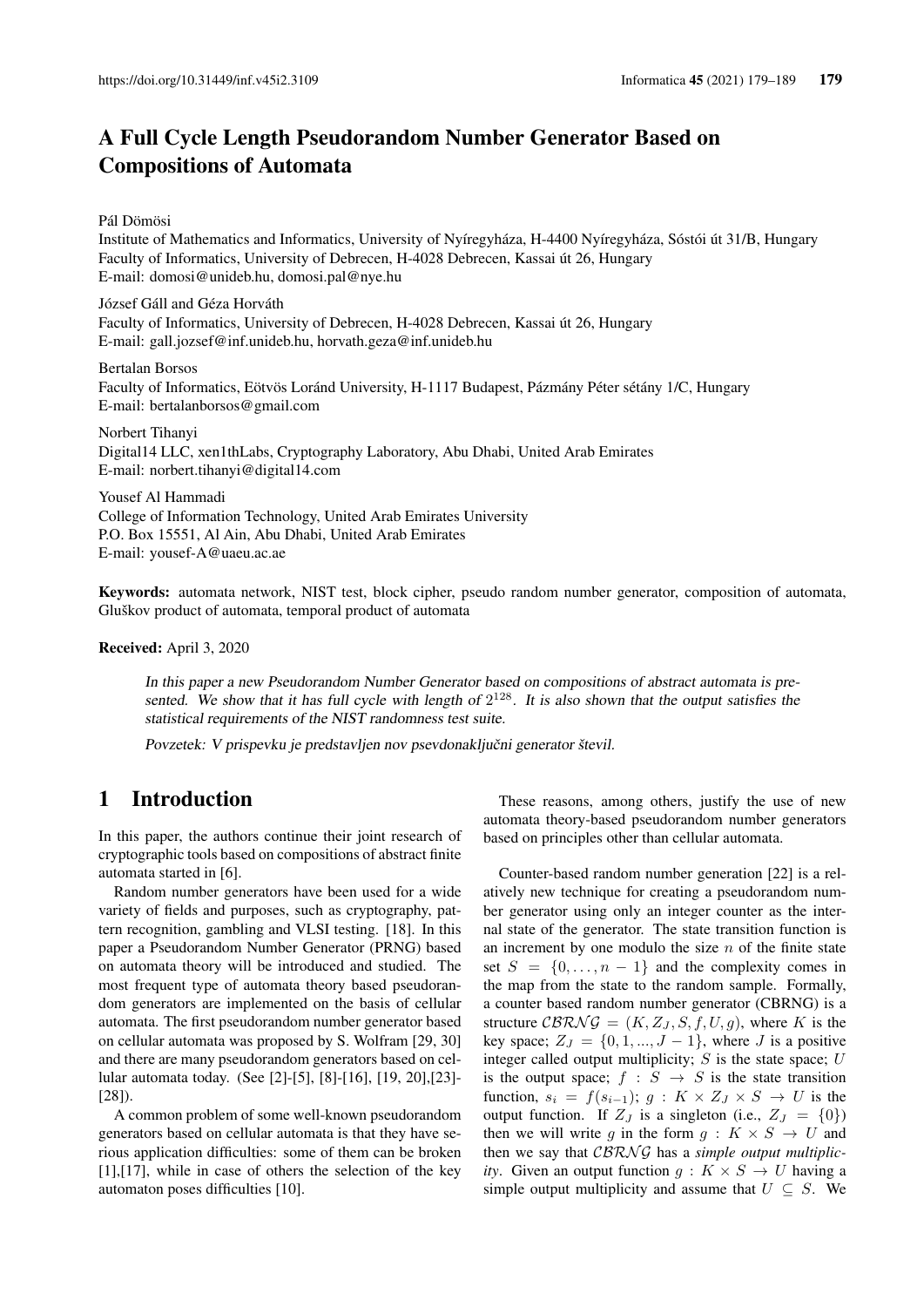say that the output function  $g' : K \times S \to U$  is a double round of the output function  $g: K \times S \to U$  if for every  $k \in K$ ,  $s \in S$ ,  $g'(k, s) = g(k, g(k, s))$ . In general, we say that  $g' : K \times S \to U$  is a k-times round of  $q: K \times S \to U$  for some  $k > 2$  if for every  $k \in K$ ,  $s \in S$ ,  $g'(k, s) = g(k, h(k, s))$  such that  $h: K \times S$  is a  $k-1$ times round of  $g: K \times S$ . Finally, the single round of  $g: K \times S \to U$  is the function  $g: K \times S \to U$  itself.

The CBRNG =  $(K, Z_J, S, f, U, g)$  works in discrete time scale. It starts from a fixed state  $s \in S$ , called *initial state* and a fixed key  $k \in K$ . Then the generated random number sequence is  $g(k, 0, f^1(s)), \ldots, g(k, J-1, f^1(s)),$  $g(k, 0, f<sup>2</sup>(s)), \ldots, g(k, J - 1, f<sup>2</sup>(s)), g(k, 0, f<sup>n</sup>(s)),$  $,..., g(k, J - 1, f<sup>n</sup>(s)),$  where  $f<sup>1</sup>(s) = f(s), f<sup>2</sup>(s) =$  $f(f(s))$  and  $f^{n}(s) = f(f^{n-1}(s))$  for every further  $n > 2$ . In this case, the vector  $(g(k, 0, f(s)), \ldots, g(k, J-1, f(s))$ is called the output vector of initial state.

Given a  $CBRNG = (K, Z_J, S, f, U, g)$  we say that its state transition function  $f : S \rightarrow S$  *has a full cycle* if for every  $s \in S, S = \{f^n(s) | n = 1, ..., |S|\}$ , where, by definition,  $|S|$  denotes the cardinality of S. Moreover, a CBRN G is said to have a *full cycle* or *full period* if for any key and initial state  $s \in S$ , the CBRNG traverses every output vector  $(u_0, \ldots, u_{J-1}) \in U^J$  before returning to the output vector of the initial state.

The following statement is clear.

**Proposition 1** A CBRNG =  $(K, Z_J, S, f, U, g)$ has a full cycle if and only if its state transition function  $f : S \to S$  has a full cycle and for every key  $k \in K$ , the function  $g_k: S \to U^J$  with  $g_k(s) = (g(k, 0, s), \dots, g(J (1, s)$ ,  $s \in S$  is bijective.

In this paper we consider CBRNGs having a simple output multiplicity. For CBRNGs,  $q$  is complex,  $f$  is a simple counter with  $f(s) = (s + 1) \mod 2^p$ , where p is the state size in bits and  $S = \{0, \ldots, p - 1\}$ . Applying the ideas of this construction, in this paper we consider CBRNGs, where  $f$  is a counter, and  $g$  is defined by composition of abstract finite automata.

### 2 Preliminaries

We start with some standard concepts and notation. For all notions and notation not defined here we refer to the monograph [7]. By an *automaton* we mean a deterministic finite automaton without outputs. In more detail, an automaton is an algebraic structure  $\mathcal{A} = (A, \Sigma, \delta)$  consisting of the nonempty and finite *state set* A, the nonempty and finite *input set*  $\Sigma$ , and a *transition function*  $\delta : A \times \Sigma \rightarrow A$ . The transition matrix of an automaton is a matrix with rows corresponding to each input and columns corresponding to each state; at the entry of any row indicated by an input  $x \in \Sigma$  sign and any column indicated by a state  $a \in A$  the state  $\delta(a, x)$  is put. If all rows of the transition matrix are permutations of the state set then we speak about *permutation automaton*.

A Latin square of order *n* is an  $n \times n$  matrix (with *n* 

rows and  $n$  columns) in which the elements of an  $n$ -state set  ${a_0, a_1, \ldots, a_{n-1}}$  are entered so that each element occurs exactly once in each fixed (row, column) pair.

In this paper we will consider special compositions of automata consisting of component automata such that all components have the same transition matrix of the Latin square form. We will show that these compositions of automata are permutation automata, moreover for every state of these automata compositions it has a very low likelihood that two randomly chosen distinct input signs take the automaton into the same state. By these properties, we would like to avoid vulnerability to statistical attacks. Finally we note that, apart from the trivial cases, the transition matrices of the considered automata compositions are not quadratic. Therefore, their transition matrix can not form Latin squares.

### 3 Construction

We start with some standard definitions. (See, for example [6, 7]).

Let  $A_i = (A_i, \Sigma_i, \delta_i)$  be automata where  $i \in$  $\{1, \ldots, n\}, n \geq 1$ . Take a finite nonvoid set  $\Sigma$  and a feedback function  $\varphi_i$  :  $A_1 \times \cdots \times A_n \times \Sigma$   $\;\rightarrow\; \Sigma_i$ for every  $i \in \{1, \ldots, n\}$ . A *Gluškov-type product* of the automata  $A_i$  with respect to the feedback functions  $\varphi_i$   $(i \in \{1, \ldots, n\})$  is defined to be the automaton  $\mathcal{A} =$  $\mathcal{A}_1 \times \cdots \times \mathcal{A}_n(\Sigma, (\varphi_1, \ldots, \varphi_n))$  with state set  $A =$  $A_1 \times \cdots \times A_n$ , input set  $\Sigma$ , transition function  $\delta$  given by  $\delta((a_1, \ldots, a_n), x) = (\delta_1(a_1, \varphi_1(a_1, \ldots, a_n, x)), \ldots,$  $\delta_n(a_n, \varphi_n(a_1, \ldots, a_n, x))$  for all  $(a_1, \ldots, a_n) \in A$  and  $x \in \Sigma$ . In particular, if  $\mathcal{A}_1 = \ldots = \mathcal{A}_n$  then we say that  $\mathcal A$ is a *Gluškov-type power.*

Given a function  $f: X_1 \times \cdots \times X_n \to Y$ , we say that f is *really independent of its* i*-th variable* if for every pair  $(x_1, \ldots, x_n), (x_1, \ldots, x_{i-1}, x_i', x_{i+1}, \ldots, x_n)$  $\in$   $X_1 \times \cdots \times X_n$ ,  $f(x_1, \ldots, x_n)$  $f(x_1, \ldots, x_{i-1}, x'_i, x_{i+1}, \ldots, x_n)$ . Otherwise we say that f *really depends on its* i*-th variable*. A (finite) *directed graph* (or, in short, a *digraph*)  $\mathcal{D} = (V, E)$ (of order n > 0) is a pair consisting of sets of *vertices*  $V = \{v_1, \ldots, v_n\}$  and *edges*  $E \subseteq V \times V$ . Elements of V are sometimes called *nodes*. If  $|V| = n$  then we also say that D is a digraph of order n. D is called *bipartite* if its vertices can be partioned into two sets  $A, B$  such that every (direct) edge connects a vertex in  $A$  to a vertex in  $B$  or vica versa. Further on, we will assume that V is an ordered set of integers  $1, \ldots n$  for some positive integer *n*. Given a digraph  $\mathcal{D} = (V, E)$ , we say that the above defined Gluškov product is a D-product if for every pair  $i, j \in \{1, \ldots, n\}, (i, j) \notin E$  implies that the feedback function  $\varphi_i$  is really independent of its j-th variable. Let  $\Sigma$  be the set of all  $\ell$  (preferably 4 or 8) length binary strings for a given length  $\ell > 0$ . Moreover, let  $A_i = (\Sigma, \Sigma, \delta_{A_i}), i = 2, \dots, n$  be copies of  $A_1$ , and let n be a positive integer power of 2. Consider the following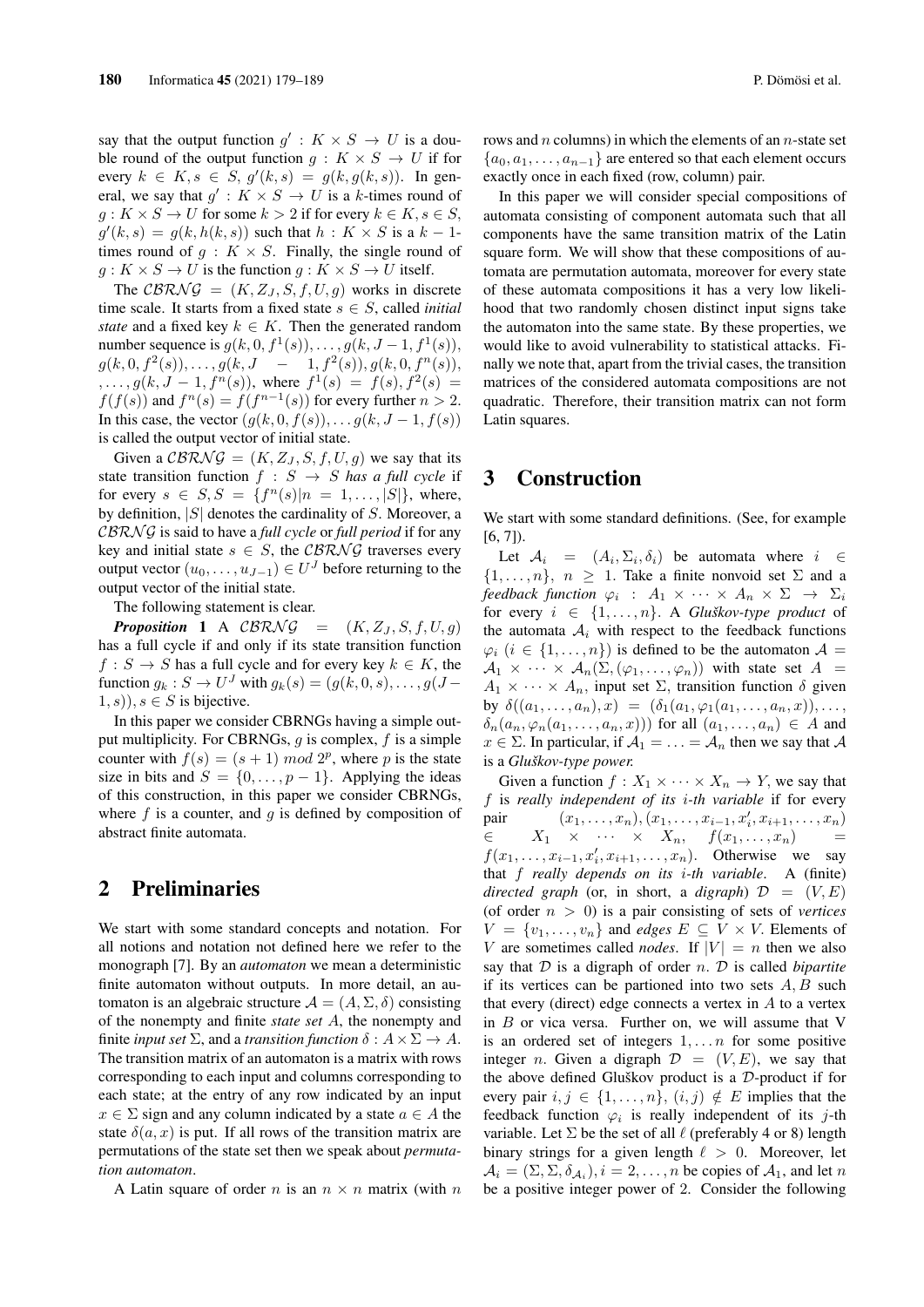simple bipartite digraphs:

 $\mathcal{D}_1$  =  $({1,\ldots,n}, {n \choose 2} + 1, 1), (n/2 +$  $(2, 2), \ldots, (n, n/2)\},$  $\mathcal{D}_2 = \left\{ \{1, \ldots, n\}, \{(n/4 + 1, 1), (n/4 + 1)\}\right\}$  $(2, 2), \ldots, (n/2, n/4),$  $(3n/4+1, n/2+1), (3n/4+2, n/2+2), \ldots, (n, 3n/4)\},$ 

. . .,  $\mathcal{D}_{\log_2 n-1} = (\{1,\ldots,n\}, \{(3,1),(4,2),(7,5),(8,6),\ldots,$  $(n-1, n-3), (n, n-2)$ ),  $\mathcal{D}_{\log_2 n} = (\{1, \ldots, n\}, \{(2, 1), (4, 3), \ldots, (n, n - 1)\}),$  $\mathcal{D}_{\log_2 n+1} = \mathcal{D}_1.$ 

For every digraph  $\mathcal{D} = (V, E)$  with  $\mathcal{D} \in$  $\{\mathcal{D}_1,\ldots,\mathcal{D}_{\log_2 n}\}\$ , let us define the Gluškov-type power, called *two-phase* D-power,  $A_{\mathcal{D}} = A_1 \times \cdots \times$  $\mathcal{A}_n(\Sigma^n, (\varphi_1, \ldots, \varphi_n))$  of  $\mathcal{A}_1$  (with  $\mathcal{A}_1 = \mathcal{A}_2 \ldots = \mathcal{A}_n$ ) so that for every  $(a_1, \ldots, a_n), (x_1, \ldots, x_n)$   $\in$  $\Sigma^n$ ,  $(i, j)$   $\in$   $E$ ,  $\varphi_i(a_1, \ldots, a_n, (x_1, \ldots, x_n))$  =  $a'_j \oplus x_j$ , and  $\varphi_j(a_1,\ldots,a_n,(x_1,\ldots,x_n))$  =  $a_i \oplus x_i$ , where  $a_i \oplus x_i$  is the bitwise addition modulo 2 of  $a_i$  and  $x_i$ ,  $a'_j$  denotes the state into which  $\varphi_j(a_1, \ldots, a_n, (x_1, \ldots, x_n))$  takes the automaton  $\mathcal{A}_i$  from its state  $a_j$ , and  $a'_j \oplus x_j$  is the bitwise addition modulo 2 of  $a'_j$  and  $x_j$ .<sup>1</sup>

Next we define the concept of *temporal product* of automata. Let  $A_t = (A, \Sigma_t, \delta_t), t = 1, 2$  be automata having a common state set A. Take a finite nonvoid set  $\Sigma$  and a mapping  $\varphi$  of  $\Sigma$  into  $\Sigma_1 \times \Sigma_2$ . Then the automaton  $\mathcal{A} = (A, \Sigma, \delta)$  is a *temporal product* (*t*-product) of  $\mathcal{A}_1$  by  $\mathcal{A}_2$  with respect to  $\Sigma$  and  $\varphi$ if for any  $a \in A$  and  $x \in \Sigma$ ,  $\delta(a, x) = \delta_2(\delta_1(a, x_1), x_2)$ , where  $(x_1, x_2) = \varphi(x)$ . The concept of temporal product is generalized in the natural way to an arbitrary finite family of  $n > 0$  automata  $A_t$   $(t = 1, \ldots, n)$ , all with the same state set A.

*Proposition* 2 Suppose that  $A_1 = (\Sigma, \Sigma, \delta)$  is a permutation automaton. Then for every  $i = 1, \ldots, \log_2 n$ , the  $\mathcal{D}_i$ -power of  $\mathcal{A}_1$  also forms a permutation automaton.

*Proof.* Assume that  $A_1$  is a permutation automaton. Then, by definition, all rows of its transition matrix are permutations of the state set. Therefore, none of these rows contain repetition. Consequently, for any states  $a, b \in A_1$  and input  $x \in \Sigma$ ,  $\delta_1(a, x) = \delta_1(b, x)$  implies  $a = b$ .

By our above observation, if the  $\mathcal{D}_i$ -power  $\mathcal{A}_{\mathcal{D}_i}$  =  $(\Sigma^n, \Sigma^n, \delta_{\mathcal{D}_i})$  is a permutation automaton, then for every pair of states  $(a_1, \ldots, a_n), (b_1, \ldots, b_n)$  and input sign  $(x_1, \ldots, x_n)$ , we have  $\delta_{\mathcal{D}_i}((a_1, \ldots, a_n), (x_1, \ldots, x_n)) =$  $\delta_{\mathcal{D}_i}((b_1,\ldots,b_n),(x_1,\ldots,x_n))$  that implies  $(a_1, \ldots, a_n) = (b_1, \ldots, b_n).$ 

Suppose that  $A_{\mathcal{D}_i}$  is not a permutation automaton. Then, by our observations, there are a pair of distinct states  $(a_1, \ldots, a_n), (b_1, \ldots, b_n)$  and an input sign  $(x_1, \ldots, x_n)$  for which  $\delta_{\mathcal{D}_i}((a_1, \ldots, a_n), (x_1, \ldots, x_n)) =$  $\delta_{\mathcal{D}_i}((b_1,\ldots,b_n),(x_1,\ldots,x_n).$ 

If  $(a_1, \ldots, a_n)$  and  $(b_1, \ldots, b_n)$  are distinct then there exists an index  $j \in \{1, \ldots, n\}$  with  $a_j \neq b_j$ . Put  $(a'_1, ..., a'_n) = \delta_{\mathcal{D}_i}((a_1, ..., a_n), (x_1, ..., x_n))$  and  $(b'_1, \ldots, b'_n) = \delta_{\mathcal{D}_i}((b_1, \ldots, b_n), (x_1, \ldots, x_n)).$  It is enough to show that, in this case,  $(a'_1, \ldots, a'_n) \neq$  $(b'_1, \ldots, b'_n).$ 

Let E denote the set of edges in  $\mathcal{D}_i$ .

First we suppose  $(j, k) \in E$  for some  $k \in \{1, \ldots, n\}$ {j}. Then, by definition,  $a'_j = \delta_{A_1}(a_j, a'_k \oplus x_k)$  and  $b'_j = \delta_{A_1}(b_j, b'_k \oplus x_k)$ . Because  $A_1$  is a permutation automaton, by the assumption  $a'_k = b'_k$ , we get  $a_j = b_j$ , a contradiction. Therefore  $a'_k \neq b'_k$ . Hence,  $(a'_1, \ldots, a'_n) \neq$  $(b'_1, \ldots, b'_n).$ 

Next we assume  $(k, j) \in E$  for some  $j \in \{1, \ldots, n\}$  $\{k\}$ . Obviously, by  $a'_j \neq b'_j$  we have  $(a'_1, \ldots, a'_n) \neq b'_j$  $(b'_1, \ldots, b'_n)$  and then we are done once again. Therefore, suppose  $a'_j = b'_j$ . Then, again by definition,  $a'_j =$  $\delta_{A_1}(a_j, a_k \oplus x_k)$  and  $b'_j = \delta_{A_1}(b_j, b_k \oplus x_k)$ . Because  $A_1$ is a permutation automaton and  $a_k \neq b_k$ ,  $a'_j = b'_j$  is possible only if  $a_j = b_j$ , a contradiction. Therefore,  $a'_j \neq b'_j$ and thus we obtain  $(a'_1, \ldots, a'_n) \neq (b'_1, \ldots, b'_n)$ . The proof is complete. QED

Now we give an alternative proof of Lemma 2 in [6].

*Proposition* 3 Temporal products of permutation automata are also permutation automata.

*Proof.* Obviously, it is enough to prove our statement for temporal products of two components. Thus, let  $\mathcal{M} =$  $(M, \Sigma, \delta_{\mathcal{M}})$  be a temporal product of permutation automata  $\mathcal{M}_1 = (M, \Sigma_1, \delta_{\mathcal{M}_1})$  and  $\mathcal{M}_2 = (M, \Sigma_2, \delta_{\mathcal{M}_2})$ (having the same state set) with respect to  $\Sigma$  and  $\varphi$ :  $\Sigma \to \Sigma_1 \times \Sigma_2$ . Let  $m_1, m_2 \in M$  be distinct states and  $x \in \Sigma$  be an arbitrary input sign of M. Moreover, let  $\varphi(x) = (x_1, x_2)$  for some  $x_1 \in \Sigma_1$  and  $x_2 \in \Sigma_2$ . Then for every distinct pair  $m_1, m_2 \in M$  of states and  $x_1 \in \Sigma_1$ we have  $\delta_{\mathcal{M}_1}(m_1, x_1) \neq \delta_{\mathcal{M}_2}(m_2, x_2)$ . On the other hand,  $M_2$  is also a permutation automaton. Therefore, because of  $\delta_{\mathcal{M}_1}(m_1, x) \neq \delta_{\mathcal{M}_2}(m_2, x)$ , for every  $x_2 \in \Sigma_2$ ,  $\delta_{\mathcal{M}_1}(\delta_{\mathcal{M}_1}(m_1, x_1), x_2) \neq \delta_{\mathcal{M}_2}(\delta_{\mathcal{M}_2}(m_2, x_1), x_2)$ . Thus, using  $\varphi(x) = (x_1, x_2), \delta_{\mathcal{M}}(m_1, x) \neq \delta_{\mathcal{M}}(m_2, x)$ . In other words, for every distinct pair  $m_1, m_2 \in M$  of states and input sign  $x \in \Sigma$ ,  $\delta_{\mathcal{M}}(m_1, x) \neq \delta_{\mathcal{M}}(m_2, x)$ . But then all rows of the transition matrix of  $M$  are permutations of the state set. This completes the proof. QED

Let  $\mathcal{B} = (\Sigma^n, (\Sigma^n)^{\log_2 n}, \delta_{\mathcal{B}})$  be the temporal product of  $\mathcal{A}_{\mathcal{D}_1}, \ldots, \mathcal{A}_{\mathcal{D}_{\log_2 n}}$  with respect to  $(\Sigma^n)^{\log_2 n}$  and the identity map  $\varphi : (\Sigma^n)^{\log_2 n} \to (\Sigma^n)^{\log_2 n}$ , where  $\mathcal{A}_{\mathcal{D}_i}, i = 1, \ldots, \log_2 n$  is a  $\mathcal{D}_i$  - power of the automaton  $\mathcal{A}_1 = (\Sigma, \Sigma, \delta_{\mathcal{A}_1}).$ 

From now on we assume that  $A_1$  is a permutation automaton having  $\delta_{A_1}(a, x) \neq \delta_{A_1}(a, x')$  for every  $a, x, x' \in$  $\Sigma, x \neq x'$ , and we say that B is a *key-automaton* with respect to the permutation automaton  $A_1$  called the basic automaton of  $B<sup>2</sup>$ 

Theorem 1 in [6] concerns key automata consisting of basic automata having a transition table forming a Latin

<sup>&</sup>lt;sup>1</sup>We remark that there are  $V_1, V_2 \subset V$  with  $V = V_1 \cup V_2$  and  $V_1 \cap V_2$  $V_2 = \emptyset$  so that for every  $j \in V_2$  there exists exactly one  $i \in V_1$  with  $(j, i) \in E$ . Therefore all the functions  $\varphi_1, \ldots, \varphi_n$  are well-defined.

<sup>&</sup>lt;sup>2</sup>Recall that *n* should be a positive integer power of 2.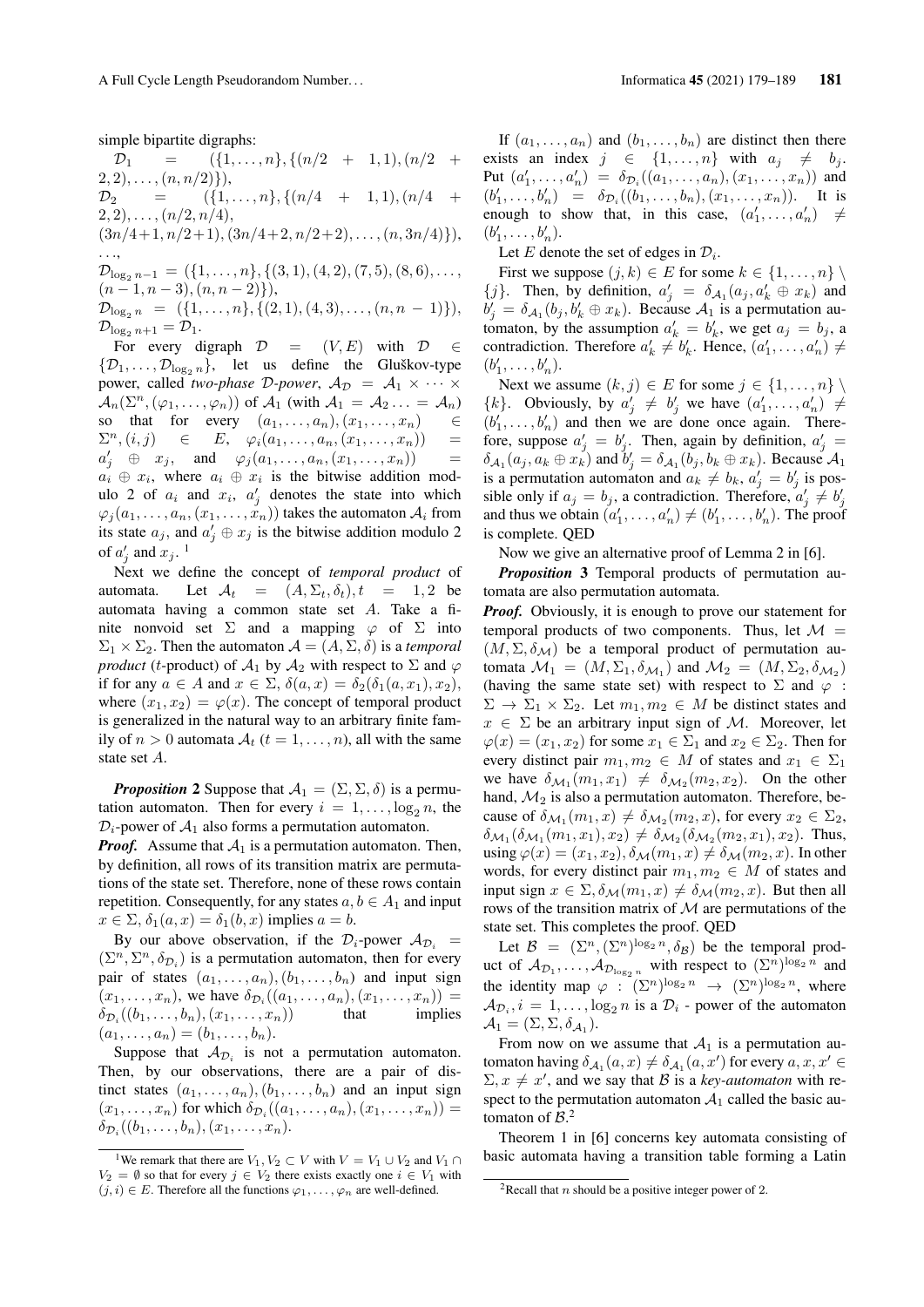cube. The next statement is formally the same but, of course, it concerns key automata consisting of basic automata having a transition table forming a Latin square. By this fact, the next statement could also be derived from Theorem [6] using some simplification regarding its proof.

We note that the following statement is formally the same as Theorem 1 [6] which is concerning key automata consisting of basic automata having a little bit different structure as basic automata of the present paper. (The transition table of basic automata in [6] forms a Latin cube while the transition table of basic automata of the present paper forms a Latin square.) This fact implies that the automata compositions discussed in the present paper are more or less similar to the ones in [6].

For the sake of simplicity, we give a direct proof of the next statement which, using some simplifications, can also be derived from the proof of Theorem 1 in [6] .

*Theorem* 4 Every key automaton is a permutation automaton.

*Proof.* Consider a key automaton  $\beta$  =  $(\Sigma^n, (\Sigma^n)^{\log_2 n}, \delta_{\mathcal{B}})$  and its basic automaton  $A_1 = (A_1, \Sigma_1, \delta_1)$ . By the definition of key automaton,  $A_1$  is a permutation automaton.

Therefore, using Proposition 2, for every permutation automaton  $A_1$  and  $i = 1, 2, \ldots, \log_2 n$ , the  $\mathcal{D}_i$ -power  $A_{\mathcal{D}_i} = A_1 \times \cdots \times A_n(\Sigma^n, (\varphi_1, \ldots, \varphi_n))$  of  $A_1$  is a permutation automaton.

Recall that  $\beta$  is a temporal product of  $\mathcal{A}_{\mathcal{D}_1},\ldots,\mathcal{A}_{\mathcal{D}_{\log_2n}}$ . Therefore, by Proposition 3, our proof is done. QED

*Proposition* 5 Suppose that the transition matrix of an automaton  $A_1 = (\Sigma, \Sigma, \delta)$  forms a Latin square. Then for every  $i = 1, \ldots, \log_2 n$ , the transition matrix of the  $\mathcal{D}_i$ power of  $A_1$  also forms a Latin square.

*Proof.* Obviously, if the transition matrix of an automaton  $A_i = (Ai, \Sigma, \delta)$  forms a Latin square then A is a permutation automaton. But then, by Proposition 2, all of  $\mathcal{D}_i$ powers are permutation automata. In other words, the rows of their transition matrices form a permutation of their state set. All that is left is to show that the columns of their transition matrices also have this property.

Consider a  $\mathcal{D}_i$ -power  $\mathcal{A}_{\mathcal{D}_i} = (\Sigma^n, \Sigma^n, \delta_{\mathcal{D}_i})$  of  $\mathcal{A}_1$ having  $\mathcal{A}_{\mathcal{D}_i} = \mathcal{A}_1 \times \cdots \times \mathcal{A}_n(\Sigma^n, (\varphi_1, \ldots, \varphi_n))$ for some  $i = 1, 2, \ldots, \log_2 n$ . We should prove that for every state  $(a_1, \ldots, a_n)$   $\in$  $\Sigma^n$ and distinct words  $(x_1, \ldots, x_n), (y_1, \ldots, y_n)$   $\in$  $\Sigma$ <sup>n</sup>,  $n,$   $\delta_{\mathcal{D}_i}((a_1, ..., a_n), (x_1, ..., x_n))$  $\neq \delta_{\mathcal{D}_i}((a_1, \ldots, a_n), (y_1, \ldots, y_n)).$  Let  $j \in \{1, \ldots, n\}$ be an index with  $x_j \neq y_j$ . Moreover, let E be the set of edges in  $\mathcal{D}_i$  and let us assume that  $(i, j) \in E$  (with  $i \in \{1, \ldots, n\} \setminus \{j\}$ ). Then  $x_i \neq y_i$  implies  $\delta(a_j, a_i \oplus x_i) \neq \delta(a_j, a_i \oplus y_i)$ . Therefore, by our construction, the  $j$ -th components of  $\delta_{\mathcal{D}_i}((a_1,\ldots,a_n),(x_1,\ldots,x_n))$  and  $\delta_{\mathcal{D}_i}((a_1,\ldots,a_n),(y_1,\ldots,y_n))$  are distinct as we stated. Now we assume  $(i, j) \in E$  (with  $i \in \{1, \ldots, n\} \setminus \{j\}$ ). If  $\delta(a_i, a_j \oplus x_j) \neq \delta(a_i, a_j \oplus y_j)$  then the *i*-th

components of  $\delta_{\mathcal{D}_i}((a_1,\ldots,a_n),(x_1,\ldots,x_n))$  and  $\delta_{\mathcal{D}_i}((a_1,\ldots,a_n),(y_1,\ldots,y_n))$  are distinct again. Therefore, let  $\delta(a_i, a_j \oplus x_j) = \delta(a_i, a_j \oplus y_j)$ . But then, by  $x_i \neq y_i$ , we receive  $\delta(a_i, a_j \oplus x_j) \oplus x_i \neq \delta(a_i, a_j \oplus y_j) \oplus y_i$ . Obviously, this leads to  $\delta(a_j, \delta(a_i, a_j \oplus x_j) \oplus x_i) \neq$  $\delta(a_j, \delta(a_i, a_j \oplus y_j) \oplus y_i)$ . Thus we get again that the *j*-th component of  $\delta_{\mathcal{D}_i}((a_1,\ldots,a_n),(x_1,\ldots,x_n))$  and  $\delta_{\mathcal{D}_i}((a_1,\ldots,a_n),(y_1,\ldots,y_n))$  are distinct. This finishes the proof. QED

Obviously, if the automaton  $A_1$  has a transition table forming a Latin square then it is a permutation automaton. Therefore, it can be a basic automaton of an appropriate key automaton.

**Observation 6** Consider a key automaton  $\beta$  for which its basic automaton  $A_1$  has a transition table forming a Latin square. Then for every state  $\alpha$  of  $\beta$ , the probability that its two random signs take  $\beta$  from  $\alpha$  into the same state is  $((2|\Sigma|-1)/|\Sigma|^3)^{n/2}$ , where  $\Sigma$  is the set of states of  $\mathcal{A}_1$  and  $n$  is the number of (identical) component automata in each  $\mathcal{D}_i$  power  $(i = 1, \ldots, \log_2 n)$  for which  $\mathcal B$  is a temporal product of these  $\mathcal{D}_i$  powers.

*Proof.* Denote by  $\mathcal{M} = (\Sigma^n, (\Sigma^n)^{\log_2 n-1}, \delta_{\mathcal{M}})$  the temporal product consisting of the first  $\log_2 n - 1$  components  $A_{\mathcal{D}_i}$ ,  $i = 1, \ldots, \log_2 n - 1$  of the key automaton  $B = (\Sigma^n, (\Sigma^n)^{\log_2 n}, \delta_B)$  and consider the  $\log_2 n$ -th component  $\mathcal{A}_{\mathcal{D}_{\log_2 n}} = (\Sigma^n, \Sigma^n, \delta_{\mathcal{D}_{\log_2 n}})$  of  $\mathcal{B}$ . By Proposition 2 and Proposition 3,  $M$  is a permutation automaton. Therefore, for every state  $(a_1, \ldots, a_n) \in \Sigma^n$  of M its random input signs  $w \in (\Sigma^n)^{\log_2 n - 1}$  take M into each state with the same probabbiliy  $1/|\Sigma^n|$ .

Consider a fixed state  $(c_1, \ldots, c_n) \in \Sigma^n$  and a randomly chosen pair  $w_1, w_2 \in (\Sigma^n)^{\log_2 n - 1}$  of M and denote by  $(a_1, \ldots, a_n), (a_1, \ldots, a_n) \in M$  the pair of states in M such that  $\delta_{\mathcal{M}}((c_1, \ldots, c_n), w_1) = (a_1, \ldots, a_n)$  and  $\delta_{\mathcal{M}}((c_1, \ldots, c_n), w_2) = (a_1, \ldots, a_n).$ 

Moreover consider a randomly chosen pair  $(x_1, \ldots, x_n), (y_1, \ldots, y_n) \in \Sigma^n$  of input signs of  $\mathcal{A}_{\mathcal{D}_{\log_2 n}}$ , and assume that  $\delta_{\mathcal{D}_{\log_2 n}}((a_1, \ldots, a_n), (x_1, \ldots, x_n)) =$  $\delta_{\mathcal{D}_{\log_2 n}}(b_1,\ldots,b_n), (y_1,\ldots,y_n)$ ). For every  $i=1,\ldots,n$ , there exists a single  $i \in \{1, \ldots, n\}$  such that either  $(i, j) \in E$  or  $(j, i) \in E$ , where E denotes the set of edges in the digraph  $\mathcal{D}_{\log_2 n}$ . There are the following cases. If  $(i, j) \in E$  then  $\delta(a_i, \delta(a_j, a_i \oplus x_i) \oplus x_j)$ and  $\delta(b_i, \delta(b_j, b_i \oplus y_i) \oplus y_j)$  will be the *i*-th and  $\delta(a_i, a_i \oplus x_i)$  and  $\delta(b_i, b_i \oplus y_i)$  will be the j-th component of  $\delta_{\mathcal{D}_{\log_2 n}}((a_1,\ldots,a_n),(x_1,\ldots,x_n))$  and  $\delta_{\mathcal{D}_{\log_2 n}}(b_1,\ldots,b_n), (y_1,\ldots,y_n)),$  respectively. By the assumption  $\delta_{\mathcal{D}_{\log_2 n}}((a_1, \ldots, a_n), (x_1, \ldots, x_n))$  =  $\delta_{\mathcal{D}_{\log_2 n}}(b_1,\ldots,b_n), (y_1,\ldots,y_n)),$  we have  $\delta(a_i, \delta(a_j, a_i \oplus x_i) \oplus x_j) = \delta(b_i, \delta(b_j, b_i \oplus y_i) \oplus y_j)$ and  $\delta(a_j, a_i \oplus x_i) = \delta(b_j, b_i \oplus y_i)$  By the second equality, we can write the first one in the form  $\delta(a_i, \delta(a_j, a_i \oplus x_i) \oplus x_j) = \delta(b_i, \delta(a_j, a_i \oplus x_i) \oplus y_j).$ Recall that the transition matrix of  $A_1$  forms a Latin square. Therefore, by these considered equalities,  $a_i = b_i$ if and only if  $x_j = y_j$  and  $a_j = b_j$  if and only if  $x_i = y_i$ .

On the other hand, for every  $k = 1, \ldots, n$ , there are  $|\Sigma|^2$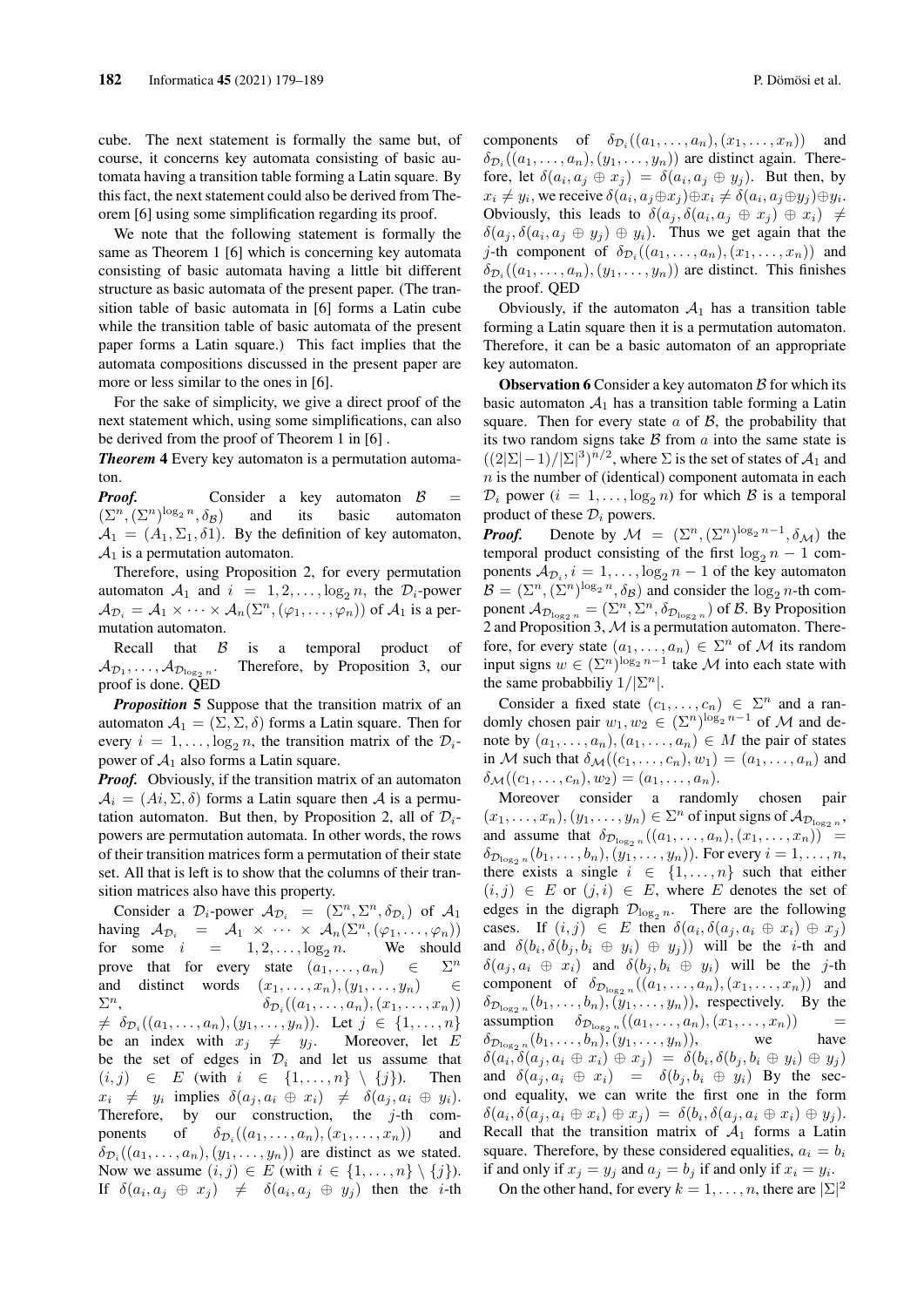cases having  $a_k = b_k$  and  $x_k = y_k$ ,  $a_k$ ,  $b_k$ ,  $x_k$ ,  $y_k \in \Sigma$ . Of course, all of these cases take the  $i$ -th and  $j$ -th components of  $\mathcal{A}_{\mathcal{D}_{\log_2 n}}$  into the same state.

In addition, every element of  $\Sigma$  appears exactly  $|\Sigma|$ times in the transition table of  $A_1$  because it forms a Latin square. Moreover, we can consider only nonequal pairs of quadruplets.

Hence there are  $|\Sigma|(|\Sigma|-1)$  number of quadruple possibilities  $a_i, b_i, x_i, y_i \in \Sigma, i = 1, \ldots, n$  having  $a_i \neq b_i, x_i \neq$  $y_i$  taking the *i*-th and *j*-th components of  $\mathcal{A}_{\mathcal{D}_{\log_2 n}}$  into the same state.

In sum, we have that the probability that  $\delta(a, x)$  and  $\delta(b, y)$  coincide for a random quadruple  $a, b, x, y \in \Sigma$  is  $(2|\Sigma|^2 - |\Sigma|)/|\Sigma|^4 = (2|\Sigma| - 1)/|\Sigma|^3.$ 

By our constructions, the digraph  $\mathcal{D}_{\log_2 n}$  has  $n/2$  edges. Consequently, the probability that a random quadruple  $(a_1, \ldots, a_n), (b_1, \ldots, b_n), (x_1, \ldots, x_n), (y_1, \ldots, y_n)$  $\Sigma^n$  has the property  $\delta_{\mathcal{D}_{\log_2 n}}((a_1,\ldots,a_n),(x_1,\ldots,x_n))=$  $\delta_{\mathcal{D}_{log_2n}}(b_1,\ldots,b_n), (y_1,\ldots,y_n))$  is  $((2|\Sigma|-1)/|\Sigma|^3)^{n/2}$ .

We remark that if we have an implementation with  $|\Sigma|$  = 256 and  $n = 16$  then the considered probability is ((512 –  $1)/256^3$ <sup>8</sup>  $\approx 1/2^{120}$ .

By our investigations, we receive that the probability of the equality  $\delta_{\mathcal{B}}((c_1, \ldots, c_n), w_1(x_1, \ldots, x_n)) =$  $\delta_{\mathcal{B}}((c_1,\ldots,c_n),w_2(y_1,\ldots,x_n))$  is  $((2|\Sigma|-1)/|\Sigma|^3)^{n/2}$ , whenever  $w_1(x_1, \ldots, x_n)$  and  $w_2(y_1, \ldots, x_n)$  are randomly chosen input signs of  $\beta$ . QED

*Theorem* 7 Every key automaton transition function can be applied as an output function of a counter-based pseudo random number generator.

*Proof.* As the proof of our statement, we give a construction of an appropriate counter based PRNG (CBRNG)  $CBRNG = (K, Z_J, S, f, U, g)$  having this property. First of all, consider a counter which realizes the state function as  $f(n) = n + 1 \mod m$ , where m is a sufficiently large positive integer (preferably  $m = 2^{128}$ ), and n is given as a fixed-length binary number (preferably with 128-bit length). For sake of simplicity, assume that  $CBRNG$  has a simple output multiplicity, i.e., let  $Z_J = \{0\}$  be a singleton (although it may have more than one element). Thus the state space is  $S = \{0, \ldots, m-1\}$ . The elements of S may be considered binary strings of fixed length. Therefore, we may assume that S coincides with the state set  $\Sigma^n$ of the key automaton. We assume  $K \subseteq S \times (\Sigma^n)^{2\log_2 n}$ , where  $S = \sum^n$  is the state set, and  $(\sum^n)^{2 \log_2 n}$  is the input set of the key automaton  $\mathcal{B} = (\Sigma^n, (\Sigma^n)^{\log_2 n}, \delta_{\mathcal{B}})$ . The first component of the elements of  $K$  are considered as possible seeds of the random number generator and the second one is an input element of  $\beta$ . The output space  $U$  and the state space  $S$  coincide. The output function  $q: K \times S \rightarrow U$  is given as  $g(k,(a_1,\ldots,a_n)) =$  $b_1||b_2|| \dots ||b_n, k \in K, (a_1, \dots, a_n) \in S(=\Sigma^n)$ , where  $b_1||b_2|| \dots ||b_n$  is the concatenation of  $b_1, \dots, b_n$  as binary strings and  $(b_1, \ldots, b_n)$  is a state of the key automaton B with  $(b_1, \ldots, b_n) = \delta_{\mathcal{B}}((a_1, \ldots, a_n), (x_1, \ldots, x_n)),$ where the concatenation  $a_1|| \dots ||a_n$  of  $a_1, \dots, a_n$  as binary strings is given by  $a_1|| \dots ||a_n = s+k \mod m$ , where  $s + k \mod m$  is the k-th state of the state space S starting from the state  $s, s \in S$  is the first component of the key  $(s, x_1|| \dots ||x_n) \in K$  and  $x_1|| \dots ||x_n$  is the second one.

Finally, for every  $w = a_1 || \dots || a_n, (a_1, \dots, a_n) \in S$ , put  $\overline{w} = (a_1, \ldots, a_n)$ . Then we can consider the double round  $g' : K \times S \to U$  of  $g : K \times S \to U$  (with  $U = S$ ) such that for evey pair  $k \in K$ ,  $s \in S$ ,  $g'(k, s) =$  $q(k, \overline{q(k, s)})$ . Similarly, for every  $k > 2$ , we can consider the k-times round  $g''$ :  $K \times S \to U$  of  $g : K \times S \to U$ (with  $U = S$ ) such that for evey pair  $k \in K$ ,  $s \in S$ ,  $g''(k,s) = g(k, \overline{h(k,s)})$ , where  $h : K \times S \rightarrow U$  is a  $(k-1)$ -times round of  $q: K \times S \rightarrow U$ . This completes the proof. QED

By Proposition 1, Theorem 3, and Theorem 7, we can derive the following.

*Corollary* 8 Let  $CBRNG = (K, Z_J, S, f, U, q)$  be a counter based pseudorandom number generator with simple output multiplicity (i.e.,  $Z_J = \{0\}$ ) and assume that its output function is defined by the transition function of a given key automaton. Then  $CBRNG$  has a full cycle.

*Proof.* Of course, because the state transition f of  $CBRNG$  (having a simple output multiplicity) is a simple counter with  $f(s) = (s + 1) \mod 2^p$ , where p is the state size in bits and  $S = \{0, \ldots, p-1\}$ , f has a full cycle. Moreover, by Theorem 4, the key automaton  $\mathcal{B} = (\Sigma^n, (\Sigma^n)^{\log_2 n}, \delta_{\mathcal{B}}), n > 1$  is a permutation automaton, therefore, for every input sign  $x \in (\Sigma^n)^{\log_2 n}$ ,  $g_x : \Sigma^n \to \Sigma^n$  with  $g_x(y) = \delta_{\mathcal{B}}(y, x)$  is a bijective mapping of  $\Sigma<sup>n</sup>$  onto itself. By Proposition 1, that means that  $CBRNG$  (having a simple output multiplicity) has a full cycle. QED

Next we give an example and then we study the security of our CBRNG.

### 4 Example

In this section we show a simple example.

Consider the following transition table of an automaton  $\mathcal{A} = (\{0, 1\}, \{0, 1\}^2, \delta)$ :

| $\theta$ | $00\,$ | 01 | 10 |   |
|----------|--------|----|----|---|
| J        | 0      |    |    | 0 |
|          |        | 0  |    |   |

Let  $n = 4$  and assume that all of  $A_1, A_2, A_3, A_4$  coincide with A. Then  $\log_2 n = \log_2 4 = 2$  and thus

$$
\mathcal{D}_1 = (\{1, \ldots, 4\}, \{(3, 1), (4, 2)\}),
$$

 $\mathcal{D}_2 = (\{1,\ldots,4\},\{(2,1),(4,3)\}).$ 

Suppose that either a counter or a pseudorandom number generator sends an input  $(1, 0, 1, 0, 1, 0, 1, 0)$  to the key automaton B which is the temporal product of  $\mathcal{A}_{\mathcal{D}_1}$  and  $\mathcal{A}_{\mathcal{D}_2}$ . Assume that  $\beta$  is in the state  $(0, 1, 1, 0)$ .

Denote, in order,  $\varphi_i, a_i, a'_i, x_i, i \in \{1, 2, 3, 4\}$  the feedback functions, the state components, the next state components, and the input components of  $A_{\mathcal{D}_1}$ . Then  $\varphi_1((0, 1, 1, 0), 1, 0, 1, 0) = (a_3 \oplus x_3, x_1) = (1 \oplus$ 1, 1) =  $(0, 1), \varphi_2((0, 1, 1, 0), 1, 0, 1, 0) = (a_4 \oplus$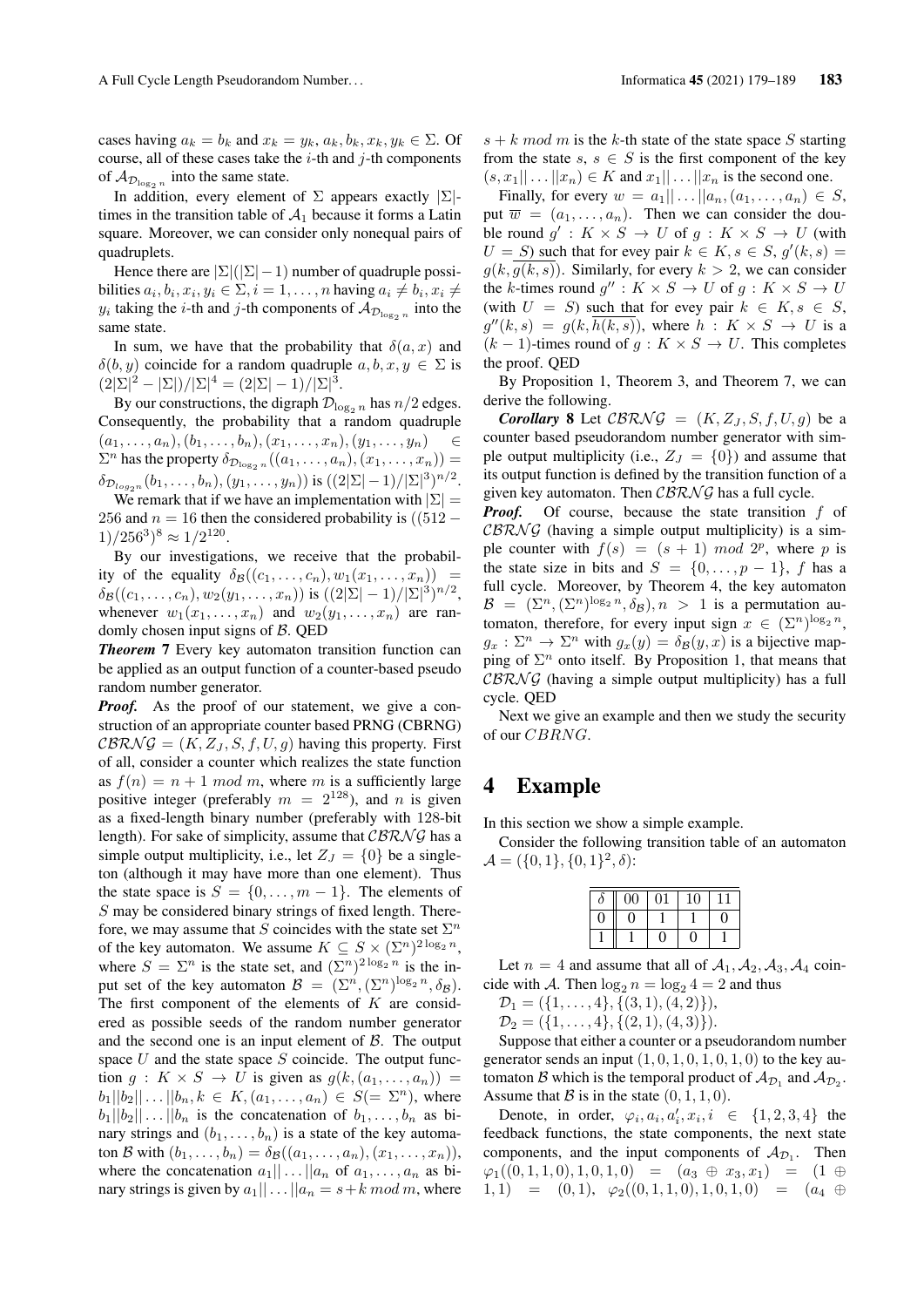$x_4, x_2$  =  $(0 \oplus 0, 0)$  =  $(0, 0)$ , moreover  $\delta(0, (0, 1))$  =  $1(= a'_1)$  and  $\delta(1, (0, 0)) = 1(= a'_2)$ , and thus  $\varphi_3((0,1,1,0),1,0,1,0) = (a'_1 \oplus x_1, x_3) = (1 \oplus 1,1) =$  $(0,1), \varphi_4((0,1,1,0),1,0,1,0) = (a'_2 \oplus x_2, x_4) = (1 \oplus$  $(0,0) = (1,0)$ . Thus  $\delta(1,(0,1)) = 0 (= a'_3)$  and  $\delta(0, (1, 0)) = 1 (= a'_4).$ 

Next we denote by  $\varphi_i, a_i, a'_i, x_i, i \in \{1, 2, 3, 4\}$  the feedback functions, the state components, the next state components, and the input components of  $A_{\mathcal{D}_2}$ . Recall that  $(a_1, a_2, a_3, a_4)$  coincides with the new state of  $\mathcal{A}_{\mathcal{D}_1}$ . Then  $(a_1, a_2, a_3, a_4) = (1, 1, 0, 1)$  and  $(x_1, x_2, x_3, x_4) =$  $(1, 0, 1, 0)$ , where  $(x_1, x_2, x_3, x_4)$  consists of the last four components of the input  $(1, 0, 1, 0, 1, 0, 1, 0)$  of the key automaton.

Then  $\varphi_1((1, 1, 0, 1), 1, 0, 1, 0) = (a_2 \oplus x_2, x_1) =$  $(1 \oplus 0, 1) = (1, 1), \varphi_3((1, 1, 0, 1), 1, 0, 1, 0) = (a_4 \oplus a_5)$  $x_4, x_3$  =  $(1 \oplus 0, 1)$  =  $(1, 1)$ , moreover  $\delta(1, (1, 1))$  =  $1(= a'_1)$  and  $\delta(0, (1, 1)) = 0(= a'_3)$ , and thus  $\varphi_2((1,1,0,1),1,0,1,0) = (a'_1 \oplus x_1, x_2) = (1 \oplus 1,0) =$  $(0,0), \varphi_4((1,1,0,1),1,0,1,0) = (a'_3 \oplus x_3, x_4) = (0 \oplus$ 1, 0) =  $(1, 0)$ . Thus  $\delta(1, (0, 0)) = 1 (= \alpha'_2)$  and  $\delta(1,(1,0)) = 0(= a'_4).$ 

Hence the actual pseudorandom output is  $(1, 1, 0, 0)$ which is also the next state.

#### 5 Implementation

Next we give a detailed explanation of the enclosed pseudocode of our implementation. (See Algorithm ACBRNG.)

The procedure parameters are the number of random blocks  $(SIZE)$ , the input word  $(INPUT)$  of the key automaton, the transition matrix of the basic automaton  $(AUT)$ , and the initial (seed) state of the key automaton  $(JSTATE).$ 

Each of the generated random blocks consists of 128 random strings and each of the random strings is 128 bits long. Thus, the size of the generated random blocks is 2048 Kbyte.

The key automaton is a four-component temporal product of automata which are  $(D_1, D_2, D_3, D_4)$ -powers of the basic automaton. The digraphs  $D_1, D_2, D_3, D_4$  are defined by the matrix  $P[4][16]$ . Each of the  $D_1, D_2, D_3, D_4$  powers consists of sixteen copies of the basic automaton which has 256 states and 256 input signs. Thus, the transition matrix  $AUT$  of the basic automaton is a 256  $\times$  256-type matrix, where each state and input sign can be represented by a 8-bit binary string.

The connection digraphs  $D_1, D_2, D_3, D_4$  are stored in the four consecutive row vectors of the  $4 \times 16$ -type connection matrix P.

We will consider  $ROUND = 1, 2, 3$  rounds of the output function of CBRNG.

The four row vectors of the  $4 \times 16$ -type input matrix  $INPUT$  represent four consecutive input signs of the four  $(D_1, D_2, D_3, D_4)$ -powers, the key automaton of which the temporal product consists.

Thus the matrix  $INPUT$  represents a single input sign of the key automaton.

The main structure of the implementation is the following.

1. Read the number SIZE of the input block, the input word INPUT of the key automaton, the transition matrix AUT of the basic automaton, and the initial (seed) state JSTATE of the key automaton.

2. Store the initial (seed) state JSTATE in a working storage ISTATE.

3. Generate SIZE number of random blocks as follows.

4. Consider the  $ISTATE$  as a 128-bit length binary number and fput

 $ISTATE = ISTATE + 1 \mod 2^{128}.$ 

5. Repeat the following procedure ROUND-times. We could not pass the NIST test for  $ROUND = 1$  and  $ROUND = 2$  but we were successful for  $ROUND = 3$ .

6. Each of the ROUND number of repetitions operates on the actual value of the actual key automaton state  $(ISTATE)$  by the consecutive element (the consecutive input sign) of the input word  $(INPUT)$ .

7. The operation of the states of  $(D_1, D_2, D_3, D_4)$  – products by the consecutive input sign (i.e., the consecutive column vector of the matrix  $INPUT$ ) determined by the transition table  $(AUT)$  of the basic automaton and the digraphs  $D_1, D_2, D_3, D_4$  defined by the matrix  $P[4][16]$ .

8. Collect the records of the pseudorandom block OAR-RAY.

9. Output the consecutive pseudorandom block OAR-RAY.

#### 6 Experimental results

We implemented Algorithm ACBRNG in C++ in order to measure the actual running time and statistical properties of the generator. The test environment was a 2017 MacBook Pro equipped with 7th Generation Kaby Lake 2.9 GHz Intel Core i7 processor (7820HQ) using 16 GB RAM. We have generated 1 GB of random data and applied the NSIT SP-800-22 statistical randomness test.

#### 6.1 NIST test

The National Institute of Standards and Technology (NIST) published a statistical package consisting of 15 statistical tests that were developed to test the randomness of arbitrarily long binary sequences produced by either hardware or software based cryptographic random or pseudorandom number generators [21]. In case of each statistical test a set of P-values was produced. Given a significance level  $\alpha$ , if the P-value is less than or equal to  $\alpha$  then the test suggests that the observed data is inconsistent with our null hypothesis, i.e. the 'hypothesis of randomness', so we reject it.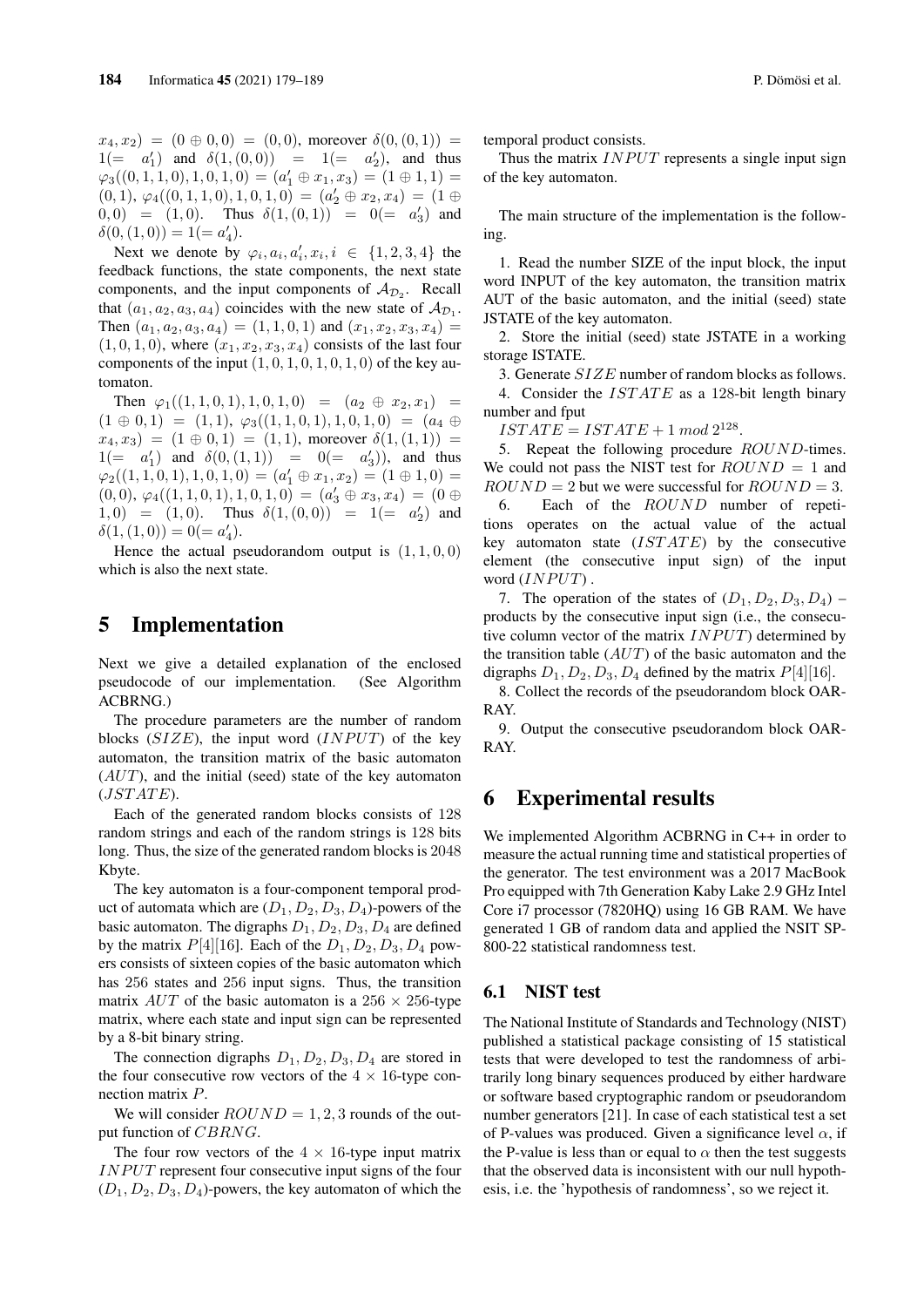| <b>Test Name</b>            | <b>Block length</b> |
|-----------------------------|---------------------|
| <b>Block Frequency</b>      | 128                 |
| Non-overlapping Template    |                     |
| <b>Overlapping Template</b> | 9                   |
| <i>Approximate Entropy</i>  | 10                  |
| Serial                      | 16                  |
| Linear Complexity           | 500                 |

Table 1: Parameters used for NIST Test Suite

We used  $\alpha = 0.01$  as it is common in such problems in cryptography and PRNG testing. An  $\alpha$  of 0.01 indicates that one would expect 1 sequence in 100 sequences to be rejected under the null hypothesis. Hence a P-value exceeding 0.01 would mean that the sequence would be considered to be random, and a P-value less than or equal to 0.01 would lead to the conclusion that the sequence is nonrandom. One of the most important characteristics of a PRNG is the indistinguishability from true random sources. That is, the evaluation of their output utilizing statistical tests should not provide any means by which to distinguish them computationally from a truly random source.

#### 6.2 Minimum rounds to achieve randomness

ACBRNG has a cycle length of  $2^{128}$ , however this does not yet mean that ACBRNG is really producing good quality random numbers. Consider the simple generator

$$
k \mod 2^{128}, \quad (k \in 0 \dots 2^{128}) \tag{1}
$$

If we start  $k = 0$  and increment by 1 then the generator has a  $2^{128}$  cycle length, however it is not random at all. ACBRNG has a more complex structure, but statistical tests were needed to check for possible weaknesses. In order to test the quality of ACBRNG the NIST statistical tests were performed using the same parameters as for the AES candidates in order to achieve the most reliable and comparable results. First the input parameters - such as the sequence length, sample size, and significance level - were fixed. Namely, these parameters were set to  $2^{20}$  bits, 300 binary sequences, and  $\alpha = 0.01$ , respectively. Exact parameters can be seen in Table 1.

One Round ACBRNG We started the ACBRNG with a low entropy random seed. The running time was 4.5 sec using 8 parallel threads. Applying only one round  $(ROUND = 1$  in line 25) ACBRNG did not pass the NIST requirements. More precisely, we have failed in almost every statistical test using one round. So one can conclude that only one round is not complex enough, and further investigation was needed. We would like to note, that surprisingly all Random Excursions tests from NIST were passed after one round.

**Two Rounds ACBRNG** Using  $ROUND = 2$  surprisingly almost every statistical test was passed. The running time was 8.4 sec using 8 parallel threads. Only two non-overlapping templates were unsatisfied, which is quite a good achievement after two rounds. We did not expect such good quality random numbers and p-value distribution after two rounds. One can conclude that using only two rounds is enough to reach good quality random numbers and pass the NIST test.

Three Rounds ACBRNG After only three rounds ACBRNG did pass every requirement of the NIST statistical test suite. It has turned out that the output of the algorithm (using  $ROUND = 3$ ) can not be distinguished in polynomial time from true random sources using the NIST statistical test. The running time was 12.25 sec using 8 parallel threads. The exact p-values of the evaluation of the ACBRNG for  $ROUND = 3$  are shown in Table 2. We also tested the uniformity of the distribution of the pvalues obtained by the statistical tests included in NIST. The uniformity of p-values provide no additional information about the PRNG. We have also shown that the proportions of binary sequences which passed the 0.01 level lie in the required confidence interval (see e.g. [21]).

## 7 Conclusion and further research

In this paper a full cycle length pseudorandom number generator (ACBRNG) based on compositions of automata was presented. We have seen that it produces promising results in terms of statistical randomness and passed all statistical tests included in the NIST test suite. We can see that the running time of the generator is efficient enough for practical use. In order to consider this generator cryptographically secure, formal verification of its security would be necessary which is a direction that might be worth investigating.

#### References

- [1] Bao, F.: Cryptoanalysis of a partially known cellular automata cryptosystem. IEEE Trans. on Computers, 53 (2004), 1493-1497; https://doi.org/10. 1109/TC.2004.94
- [2] Bilan, S., Bilan, M., Bilan, S: Novel pseudorandom sequence of numbers generator based cellular automata. Information Technology and Security, Vol. 3(1), 2015, pp. 38-50. https://doi.org/10. 20535/2411-1031.2015.3.1.57710
- [3] Bhattacharjee, K., Das, S., Paul, D.: Pseudo-random Number Generation using a 3-state Cellu lar Automaton. Internat. J. of Modern Physics, vol 28, No 6,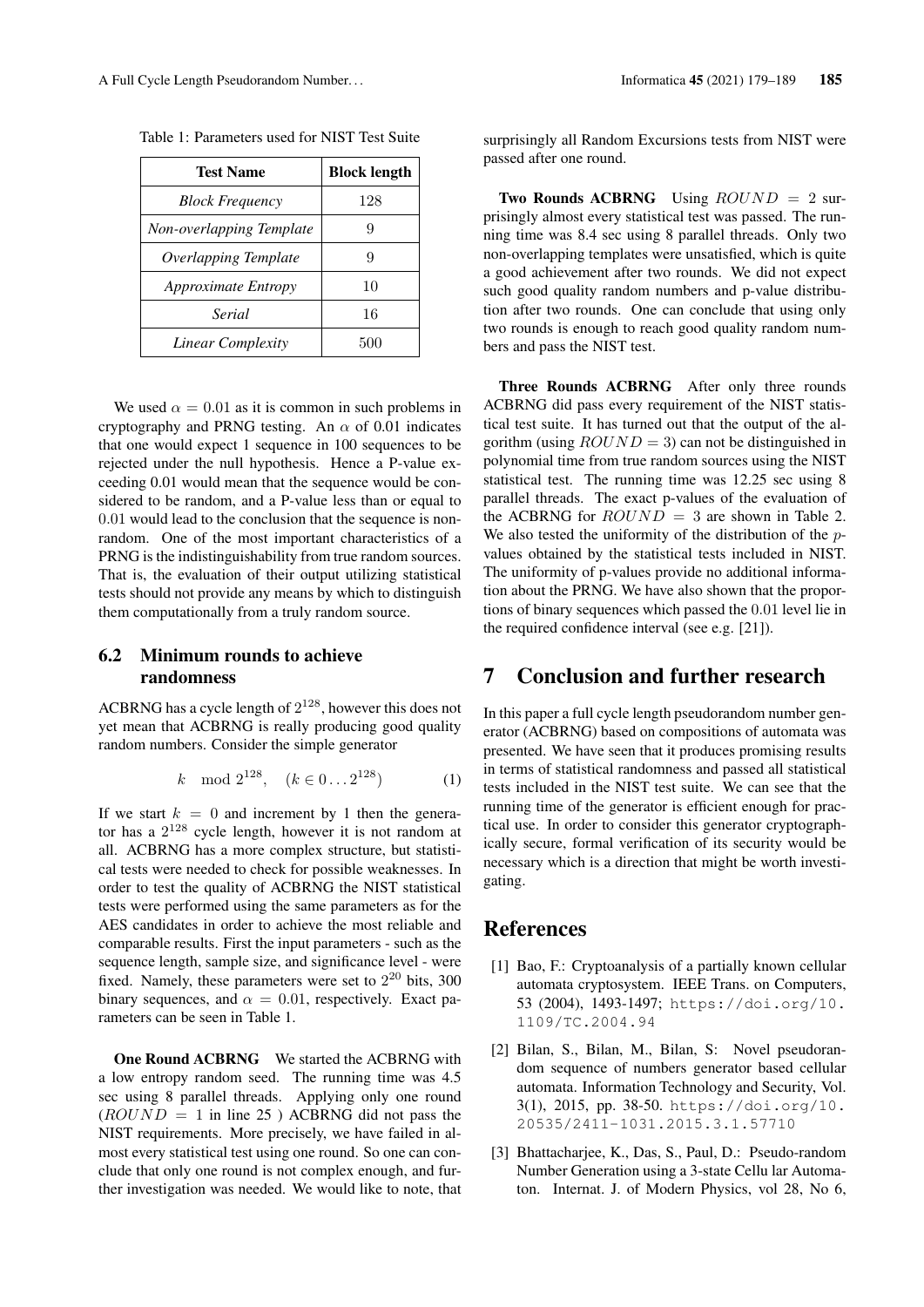| C <sub>1</sub>       | C <sub>2</sub>       | C <sub>3</sub>       | C <sub>4</sub>       | C <sub>5</sub>       | C6                   | C7                   | C8                   | C9                   | C10                  | P-value              | Prop                 | <b>Test name</b>   |
|----------------------|----------------------|----------------------|----------------------|----------------------|----------------------|----------------------|----------------------|----------------------|----------------------|----------------------|----------------------|--------------------|
| 24                   | 34                   | 30                   | 31                   | 25                   | 30                   | 26                   | 33                   | 30                   | 37                   | 0.828458             | 297/300              | Frequency          |
| 34                   | 29                   | 32                   | 27                   | 21                   | 26                   | 20                   | 35                   | 31                   | 45                   | 0.068287             | $296/300\,$          | BlockFrequency     |
| 29                   | 32                   | 36                   | 31                   | 31                   | 24                   | 31                   | 27                   | 29                   | 30                   | 0.964295             | 298/300              | CumulativeSums     |
| 26                   | 30                   | 31                   | 30                   | 33                   | 27                   | 24                   | 38                   | 28                   | 33                   | $\!\!0.840081$       | 295/300              | CumulativeSums     |
| 32                   | 22                   | 25                   | 35                   | 36                   | 25                   | 32                   | 30                   | 41                   | 22                   | 0.198690             | 300/300              | Runs               |
| 34                   | 34                   | 34                   | 31                   | 37                   | 23                   | 33                   | 23                   | 29                   | 22                   | 0.437274             | 298/300              | LongestRun         |
| 22                   | 26                   | 23                   | 35                   | 35                   | 32                   | 34                   | 39                   | 29                   | 25                   | 0.334538             | $296/300\,$          | Rank               |
| 33                   | 28                   | 31                   | 29                   | 33                   | 30                   | 34                   | 31                   | 25                   | 26                   | 0.973936             | 296/300              | FFT                |
| 30                   | 30                   | 21                   | 35                   | 40                   | 29                   | 29                   | 28                   | 25                   | 33                   | 0.514124             | 296/300              | NonOverLappingTemp |
| 43                   | 30                   | 24                   | 29                   | 34                   | 27                   | 32                   | 22                   | 31                   | 28                   | 0.339799             | 296/300              | NonOverLappingTemp |
| $\ddot{\phantom{0}}$ | $\cdot$              |                      |                      |                      | $\ddot{\phantom{0}}$ | $\ddot{\phantom{0}}$ | $\ddot{\phantom{0}}$ | $\ddot{\phantom{0}}$ | $\ddot{\phantom{0}}$ | $\ddot{\phantom{0}}$ | $\ddot{\phantom{0}}$ | NonOverLappingTemp |
| $\cdots$             | $\cdots$             | $\cdots$             | $\cdots$             | $\cdots$             | .                    | .                    | $\cdots$             | $\cdots$             | $\cdots$             | $\cdots$             | .                    | NonOverLappingTemp |
| 22                   | 21                   | 30                   | 44                   | 38                   | 32                   | 23                   | 31                   | 35                   | 24                   | 0.043745             | 295/300              | OverlappingTemp    |
| 32                   | 44                   | 35                   | 29                   | 28                   | 26                   | 20                   | 23                   | 34                   | 29                   | 0.132132             | 298/300              | Universal          |
| 28                   | $27\,$               | 18                   | 36                   | 40                   | 26                   | 33                   | 37                   | 23                   | 32                   | 0.122325             | 297/300              | ApproximateEntropy |
| 17                   | 15                   | 23                   | 20                   | 20                   | 21                   | 16                   | 27                   | 17                   | 18                   | 0.707944             | 194/194              | RandomExcursions   |
| 22                   | 20                   | 21                   | 13                   | 25                   | 16                   | 19                   | 17                   | 21                   | 20                   | 0.791218             | 193/194              | RandomExcursions   |
| $\ddot{\phantom{0}}$ | $\ddot{\phantom{0}}$ | $\ddot{\phantom{0}}$ |                      | $\ddot{\phantom{0}}$ | $\ddot{\phantom{0}}$ | $\ddot{\phantom{0}}$ | $\ddot{\phantom{0}}$ | $\ddot{\phantom{0}}$ | $\ddot{\phantom{0}}$ | $\ddot{\phantom{0}}$ | $\ddot{\phantom{0}}$ | RandomExcursions   |
| .                    | .                    | $\cdots$             | $\cdots$             | .                    | .                    | $\cdots$             | $\cdots$             | $\cdots$             | $\cdots$             | $\cdots$             | .                    | RandomExcursions   |
| 22                   | 17                   | 15                   | 16                   | 23                   | 23                   | 20                   | 21                   | 23                   | 14                   | 0.729339             | 192/194              | RandomExcursionsV  |
| 18                   | 18                   | 17                   | 19                   | 23                   | 27                   | 19                   | 17                   | 17                   | 19                   | 0.838872             | 193/194              | RandomExcursionsV  |
| $\bullet$            | $\ddot{\phantom{0}}$ | $\ddot{\phantom{0}}$ | $\ddot{\phantom{0}}$ | $\ddot{\phantom{0}}$ | $\ddot{\phantom{0}}$ | $\ddot{\phantom{0}}$ | $\ddot{\phantom{0}}$ | $\ddot{\phantom{0}}$ | $\ddot{\phantom{0}}$ |                      |                      | RandomExcursionsV  |
| .                    | $\cdots$             | $\cdots$             | .                    | $\cdots$             | .                    | $\cdots$             | .                    | $\cdots$             | $\cdots$             | $\cdots$             | .                    | RandomExcursionsV  |
| 31                   | $28\,$               | 27                   | 22                   | 27                   | $39\,$               | 26                   | 36                   | 35                   | 29                   | 0.514124             | 296/300              | Serial             |
| 30                   | 32                   | 22                   | 36                   | 32                   | 22                   | 33                   | 30                   | 35                   | 28                   | 0.637119             | 294/300              | Serial             |
| 32                   | 28                   | 31                   | 26                   | 34                   | 24                   | 32                   | 37                   | 36                   | 20                   | 0.449672             | 296/300              | LinearComplexity   |

Table 2: Results for the uniformity of p-values and the proportion of passing sequences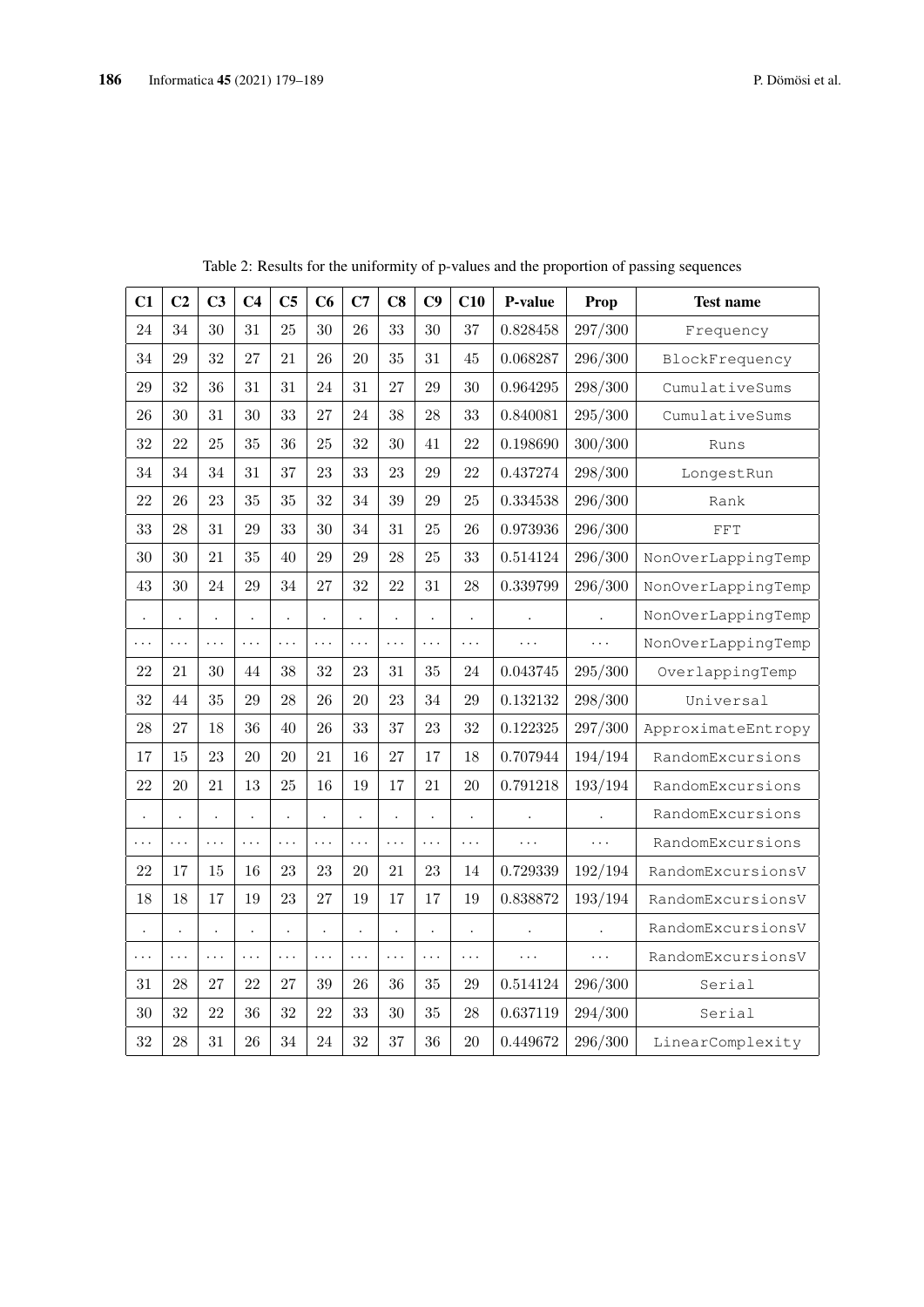#### Algorithm ACBRNG

```
1: procedure ACBRNG(SIZE, INPUT, AUT, JSTATE) \triangleright 1. Read the input parameters.
2: for i = 0 \rightarrow 15 do \triangleright 2. Put the seed into working storage.
3: ISTATE[i] \leftarrow JSTATE[i] \triangleright 3. JSTATE is the initial (seed) state of the key automaton.
4: end for
5: for kk = 0 \rightarrow SIZE do \triangleright 4. SIZE number of pseudorandom blocks are generated
6: for m = 0 \rightarrow 127 do
7: x \leftarrow 08: for j = 15 \rightarrow 0 do
9: if x = 0 then
10: if ISTATE[j] = 255 then
11: ISTATE[j] \leftarrow 012: else
13: ISTATE[j] \leftarrow ISTATE[j] + 114: x \leftarrow 115: end if
16: end if
17: STATE[j] \leftarrow \text{ISTATE}[j]18: end for
19: for f = 0 \rightarrow ROUND do \triangleright 5. Passes NIST test with ROUND = 3.
20: for i = 0 \rightarrow 3 do . 6. Key automaton state transition.
21: for j = 0 \rightarrow 15 by 2 do \triangleright 7. D_1, D_2, D_3, D_4-power state transitions.
22: k \leftarrow P[i][j]23: l \leftarrow P[i][j+1]24: a_1 \leftarrow STATE[k]25: a_2 \leftarrow STATE[l] \oplus INPUT[l][i]26: STATE[k] \leftarrow AUT[a_1][a_2]27: a_1 \leftarrow STATE[l]28: a_2 \leftarrow STATE[k] \oplus INPUT[k][i]29: STATE[l] \leftarrow AUT[a_1][a_2]30: end for
31: end for
32: end for<br>33: for i = 0 \rightarrow 15 do
33: for i = 0 \rightarrow 15 do \rightarrow 8. Collect the records of the pseudorandom block OARRAY
34: OARRAY[m][i] \leftarrow STATE[i]35: end for
36: end for
37: PRINT(\&OARRAY) \rightarrow 9. Print the next random block.
38: end for
39: end procedure
```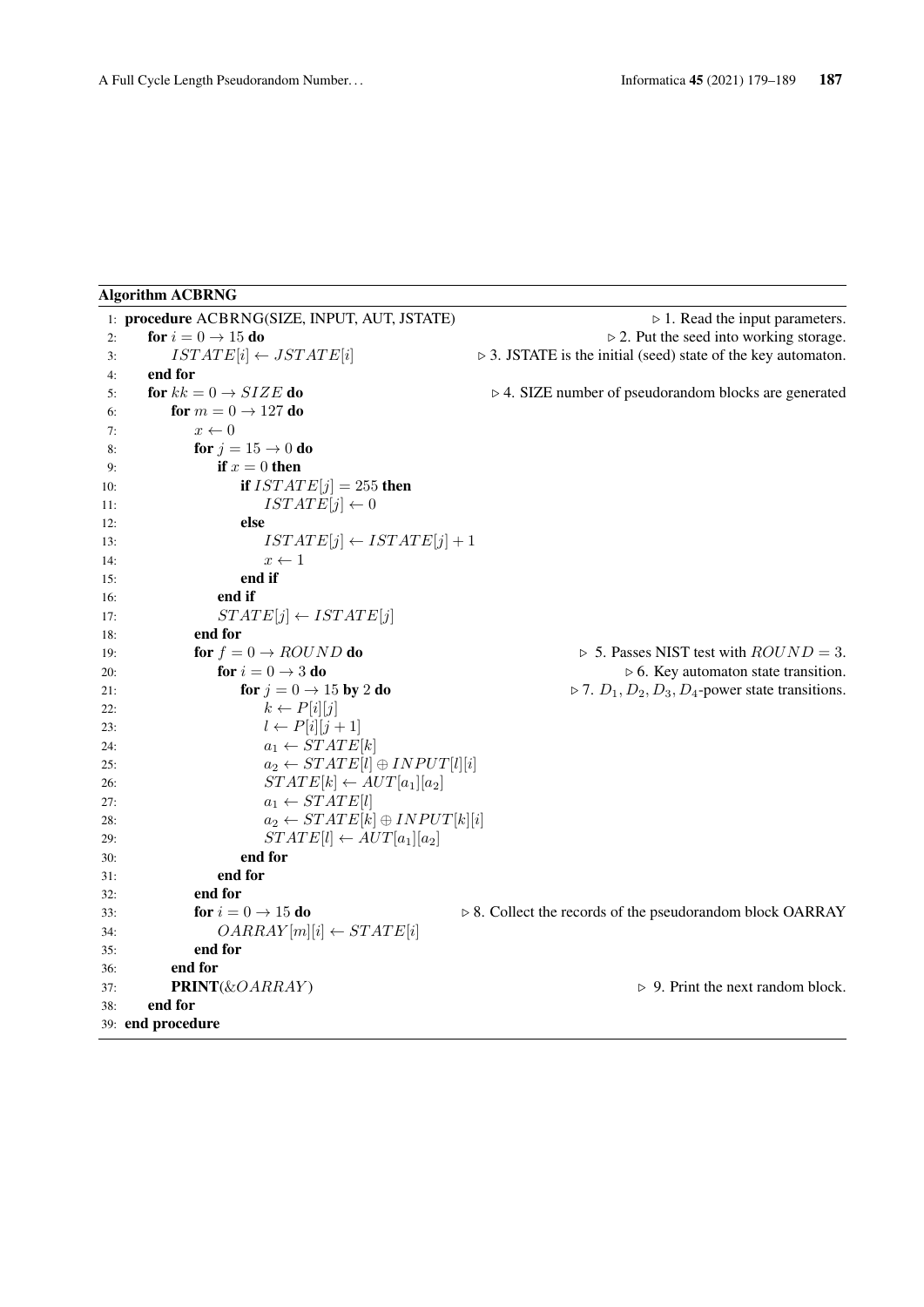ppp. 1-23, 2017, https://doi.org/10.1142/ S0129183117500784

- [4] Chakraborty,K. and . Chowdhury, D. R. : CSHR: Selection of cryptographically suitable hybrid cellular automata rule. International Conference on Cellular Automata for Research and Industry, ACRI, Springer, pp. 591-600, 2012. https://doi.org/ 10.1007/978-3-642-33350-7\_61
- [5] Dogaru, R. and Dogaru,I.: FPGA implementation and evaluation of two cryptographically secure hybrid cellular automata. Proc. Communications (COMM) 2014, 10th International Conference on Communications, pp. 1-4, 2014. https://doi.org/10. 1109/ICComm.2014.6866740
- [6] Dömösi, P., Gáll, J., Horváth, G., Tihanyi, N. Some Remarks and Tests on the Dh1 Cryptosystem Based on Automata Compositions Informatica (Slovenia), vol 43, 2 (2019), pp. 199-207. https://doi. org/10.31449/inf.v43i2.2687
- [7] Dömösi, P. and Nehaniv, C. L. Algebraic theory of automata networks. An introduction. SIAM Monographs on Discrete Mathematics and Applications, 11. Society for Industrial and Applied Mathematics (SIAM), Philadelphia, PA, 2005. https://doi. org/10.1137/1.9780898718492
- [8] Guan, S. U. and Tan, S. K.: Pseudorandom number generation with self-programmable cellular automata. IEEE Transactions on Computer-Aided Design of Integrated Circuits and Systems, vol. 23, pp. 1095-1101, 2004. https://doi.org/10. 1109/TCAD.2004.829808
- [9] Guan, S.-U. and Zhang, S.: Pseudorandom number generation based on controllable cellular automata. Future Generation Computer Systems, vol. 20, pp. 627-641, 2004. https://doi.org/10.1016/ S0167-739X(03)00128-6
- [10] Guan, P.: Cellular automaton public key cryptosystem. Complex Systems, 1 (1987), 51-56].
- [11] Hoe, D. H. K., Comer, J. M., Cerda, J. C., Martinez, C. D., Shirvaikar,M. V.: Cellular Automata-Based Parallel Random Number Generators Using FPGAs. International Journal of Reconfigurable Computing, Vol. 2012, 2012, pp. 1-13, Article ID 219028 https://doi.org/10.1155/2012/219028
- [12] Hortensius, P. D., Mcleod, R. D., Pries, W., Miller, D M., and Card, H C.: Cellular Automata- Based Pseudorandom Number Generators for Built-In self-Test, IEEE transactions on Computer-Aided Design, vol. 8, pp 842-859,1989. https://doi.org/10. 1109/43.31545
- [13] Kang, B., Lee, D., and Hong, C.: High-Performance Pseudorandom Number Generator Using Two-Dimensional Cellular Automata. 4th IEEE International Symposium on Electronic Design, Test and Applications (delta 2008), Hong Kong, 2008, pp. 597-602. https://doi.org/ 10.1109/DELTA.2008.46
- [14] Kar, M., Rao, D. C., Rath, A. K.: Generating PNS for Secret Key Cryptography Using Cellular Automaton. International Journal of Advanced Computer Science and Applications, Vol. 2, No. 5, 2011, pp. 101- 105. https://doi.org/10.14569/IJACSA. 2011.020517
- [15] Madghuri, A.: Hybrid Cellular Automata-Based Pseudo Random Sequence Generator for BIST Implementation. International Journal of Research Studies in Science, Engineering and Technology Volume 2, Issue 9, September 2015, pp. 72-76 ISSN 2349-4751 (Print) & ISSN 2349-476X (Online)
- [16] Martin, B., Sole, P.: Pseudo-random Sequences Generated by Cellular Automata. International Conference on Ralations, Orders and Graphs: Interaction with Computer Scince, May 2008, Mandia, Tunisia, Nouha editions, 2008, pp. 401-410.
- [17] Meier, W. and Staffelbach, O.: Analysis of pseudo random sequences generated by cellular automata. In: Davies, D. W. (ed.), Proc. Conf. Advances in Cryptology – EUROCRYPT '91, Workshop on the Theory and Application of Cryptographic Techniques, Brighton, UK, April 8-11, 1991, LNCS 547 Springer-Verlag, Berlin, 1991, 186-199 https:// doi.org/10.1007/3-540-46416-6
- [18] Menezes, A., van Oorschot,P., and Vanstone, S.: Handbook of Applied Cryptography, CRC Press, 1996.
- [19] Ping,P., Xu, F., and Wang, X.-J.: Generating high-quality random numbers by next nearest-neighbor cellular automata. Advanced material Research, vol. 765, pp. 1200-1204, 2013. https://doi.org/10.4028/www. scientific.net/AMR.765-767.1200
- [20] ] Ruboi, C. F., Encinas, L. H., White, S. H., del Rey, A. M., Sancher, R.: The use of Linear Hybrid Cellular Automata as Pseudorandom bit Generators in Cryptography. Neural Parallel & Scientific Comp. 12(2), 2004, pp. 175-192. http://hdl.handle.net/ 10261/21253
- [21] Rukhin, A., Soto, J., Nechvatal, J.,Smid, M., Barker, E., Leigh, S., Levenson, M.,Vangel, M., Banks, D., Heckert, A., Dray, J., Vo, S.: NIST Special Publication 800-22 (2010).: A Statistical Test Suite for Random and Pseudo Random